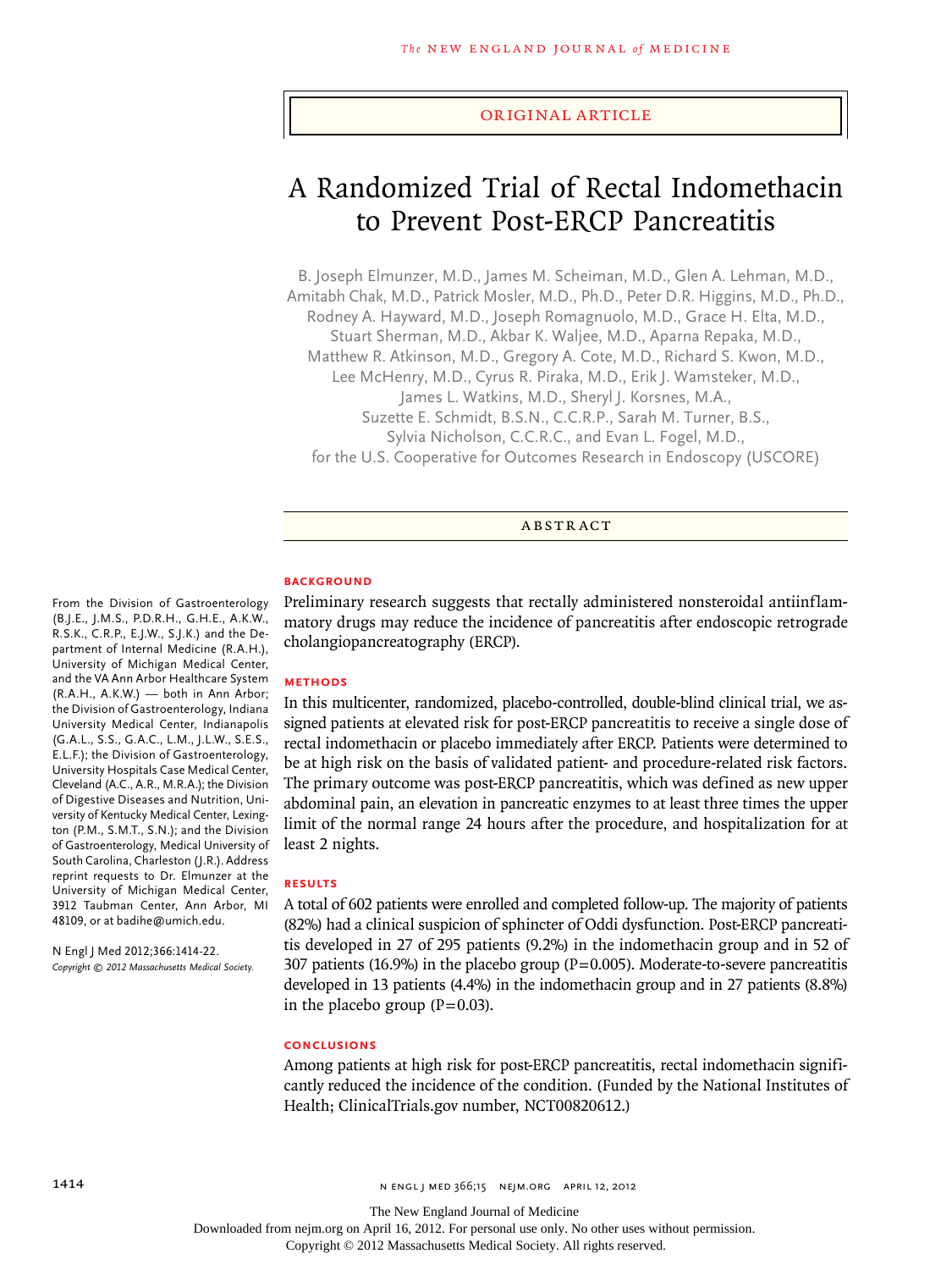CUTE PANCREATITIS IS THE MOST COMmon major complication of endoscopic retrograde cholangiopancreatography (ERCP), $1$ accounting for substantial morbidity, occasional death, and estimated health care expenditures of approximately \$150 million annually in the United States.<sup>2,3</sup> Given the magnitude of this problem, more than 35 pharmacologic agents have been studied for the prophylaxis of post-ERCP pancreatitis, and many prospective clinical trials addressing chemoprevention have been conducted. To date, however, no medication has proved to be consistently effective in preventing post-ERCP pancreatitis on the basis of data from high-quality clinical trials, and no pharmacologic prophylaxis for post-ERCP pancreatitis is in widespread clinical use.

Nonsteroidal antiinflammatory drugs (NSAIDs) are potent inhibitors of phospholipase A2, cyclooxygenase, and neutrophil–endothelial interactions, all believed to play an important role in the pathogenesis of acute pancreatitis.4,5 NSAIDs are inexpensive and easily administered and have a favorable risk profile when given as a single dose, making them an attractive option in the prevention of post-ERCP pancreatitis. Preliminary studies evaluating the protective effects of single-dose rectal indomethacin or diclofenac in post-ERCP pancreatitis have been conducted,<sup>6-9</sup> and a meta-analysis suggests benefit.<sup>10</sup>

Despite these data, rectal NSAIDs are seldom used in clinical practice because there is no conclusive evidence from randomized, controlled trials<sup>11</sup> and because previous positive meta-analyses of other agents for the prevention of post-ERCP pancreatitis have been disproved by further investigation.12,13 Moreover, it remains unclear whether NSAIDs provide incremental benefit over temporary pancreatic stents, the only proven prophylactic intervention for post-ERCP pancreatitis.14-16 Therefore, we conducted a multicenter, randomized, controlled clinical trial to evaluate the efficacy of prophylactic rectal indomethacin for the prevention of post-ERCP pancreatitis in high-risk patients.

# METHODS

### **Study Design**

We enrolled patients at four university-affiliated medical centers in the United States after approval from the human studies review committee at each institution. An independent data and safety monitoring board provided regulatory oversight by reviewing blinded subject data quarterly and conducting the a priori scheduled interim analysis. The complete study protocol is available with the full text of this article at NEJM.org.

## **Patients**

The inclusion criteria selected patients with an elevated baseline risk of post-ERCP pancreatitis on the basis of prospectively validated patient- and procedure-related independent risk factors.17 Patients were eligible if they met one or more of the following major criteria: clinical suspicion of sphincter of Oddi dysfunction (as defined in the Supplementary Appendix, available at NEJM.org), a history of post-ERCP pancreatitis, pancreatic sphincterotomy, precut sphincterotomy (a procedure performed to facilitate biliary access when standard cannulation techniques are unsuccessful), more than eight cannulation attempts (as determined by the endoscopist), pneumatic dilatation of an intact biliary sphincter, or ampullectomy. Patients were also eligible for inclusion if they met two or more of the following minor criteria: an age of less than 50 years and female sex, a history of recurrent pancreatitis (≥2 episodes), three or more injections of contrast agent into the pancreatic duct with at least one injection to the tail of the pancreas, excessive injection of contrast agent into the pancreatic duct resulting in opacification of pancreatic acini, or the acquisition of a cytologic specimen from the pancreatic duct with the use of a brush.

The exclusion criteria are listed in the Supplementary Appendix and were intended to exclude patients in whom ERCP was unsuitable and those who had active pancreatitis, had a contraindication to the use of NSAIDs (e.g., creatinine level,  $>1.4$  mg per deciliter [124  $\mu$ mol per liter] or active peptic ulcer disease), were already taking NSAIDs (other than cardioprotective aspirin), or had an anticipated low risk of post-ERCP pancreatitis (e.g., those with chronic calcific pancreatitis or a pancreatic-head mass or those undergoing routine biliary-stent exchange).

Eligible patients who provided written informed consent underwent randomization at the conclusion of the ERCP procedure, because patients without risk factors could be included in the study on the basis of procedure-related factors alone.

The New England Journal of Medicine

Downloaded from nejm.org on April 16, 2012. For personal use only. No other uses without permission.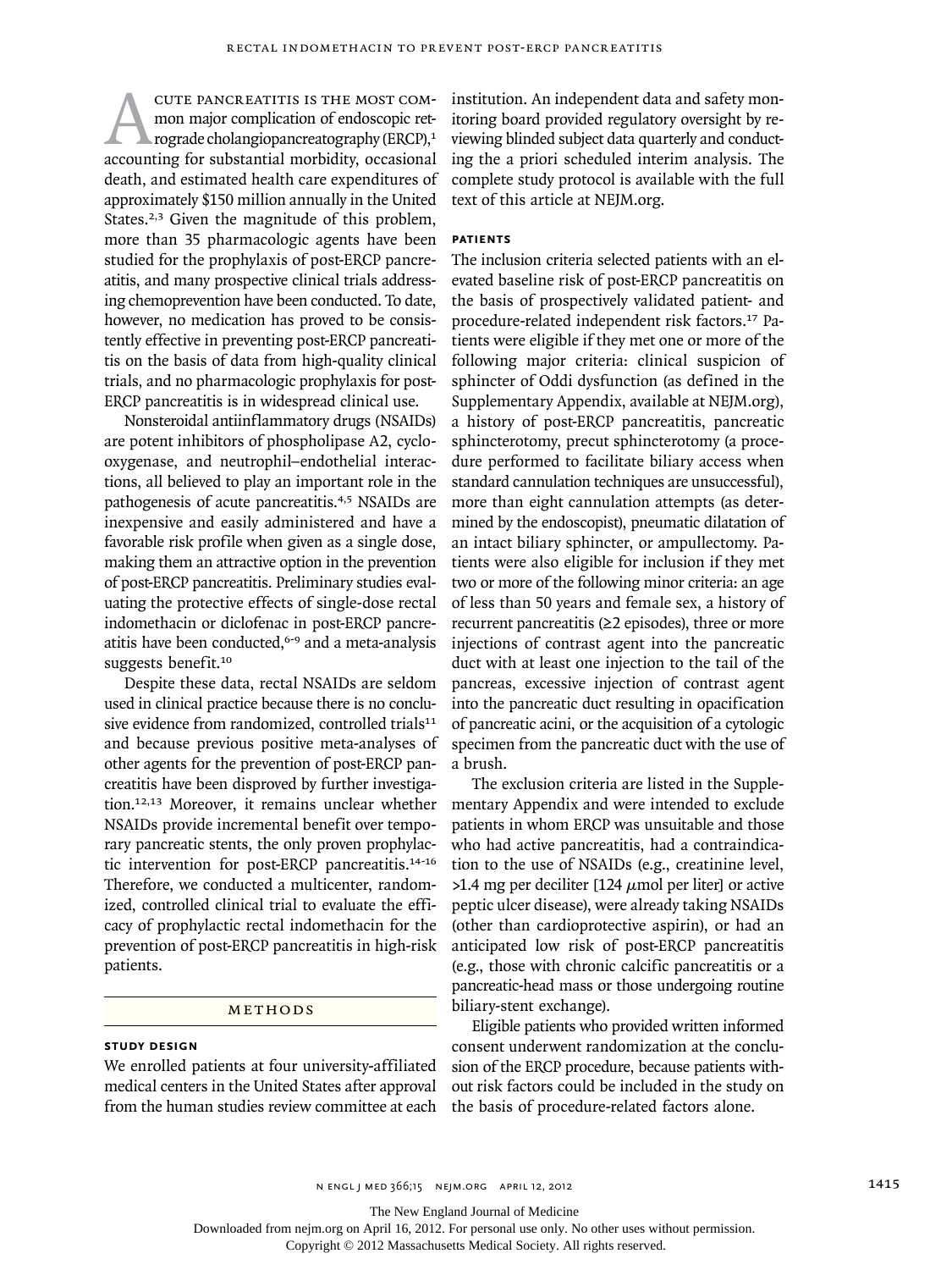

#### **Intervention**

All procedure-related interventions were dictated by the performing endoscopist. Immediately after the procedure, if the endoscopist and research coordinator determined that inclusion criteria had been met, patients were randomly assigned to receive either two 50-mg indomethacin suppositories or two identical-appearing placebo suppositories. The randomization schedule, which was stratified according to study center, was generated centrally at the University of Michigan.

The suppositories were administered immediately after ERCP while the patient was still in the procedure room. The rectal route was selected on the basis of available pilot data suggesting that only rectal NSAIDs are effective in preventing post-ERCP pancreatitis, perhaps owing to more rapid and complete bioavailability than with oral administration.10,18 The indomethacin suppositories were purchased from two vendors: G&W Laboratories and Custom Med Apothecary. Formal potency testing confirmed that the vendors provided indomethacin suppositories that were pharmacodynamically equivalent (Analytic Research Laboratories).

#### **Outcomes**

The primary outcome of the study was the development of post-ERCP pancreatitis, which was defined according to consensus criteria<sup>19</sup> (details are provided in the Supplementary Appendix). Briefly, post-ERCP pancreatitis was diagnosed if there was a new onset of pain in the upper abdomen, an elevation in pancreatic enzymes of at least three times the upper limit of the normal range 24 hours after the procedure, and hospitalization for at least 2 nights. The secondary outcome was the development of moderate or severe post-ERCP pancreatitis (see the Supplementary Appendix). Data regarding the length of hospital stay for patients with post-ERCP pancreatitis were collected prospectively, but the duration of hospitalization was not a prespecified outcome measure and was therefore analyzed post hoc*.*

Patients were observed in the recovery area for at least 90 minutes after the procedure. Patients in whom abdominal pain developed during this observation period were admitted to the hospital (or for current inpatients, kept in the hospital). Decisions regarding evaluation of complications after

The New England Journal of Medicine

Downloaded from nejm.org on April 16, 2012. For personal use only. No other uses without permission.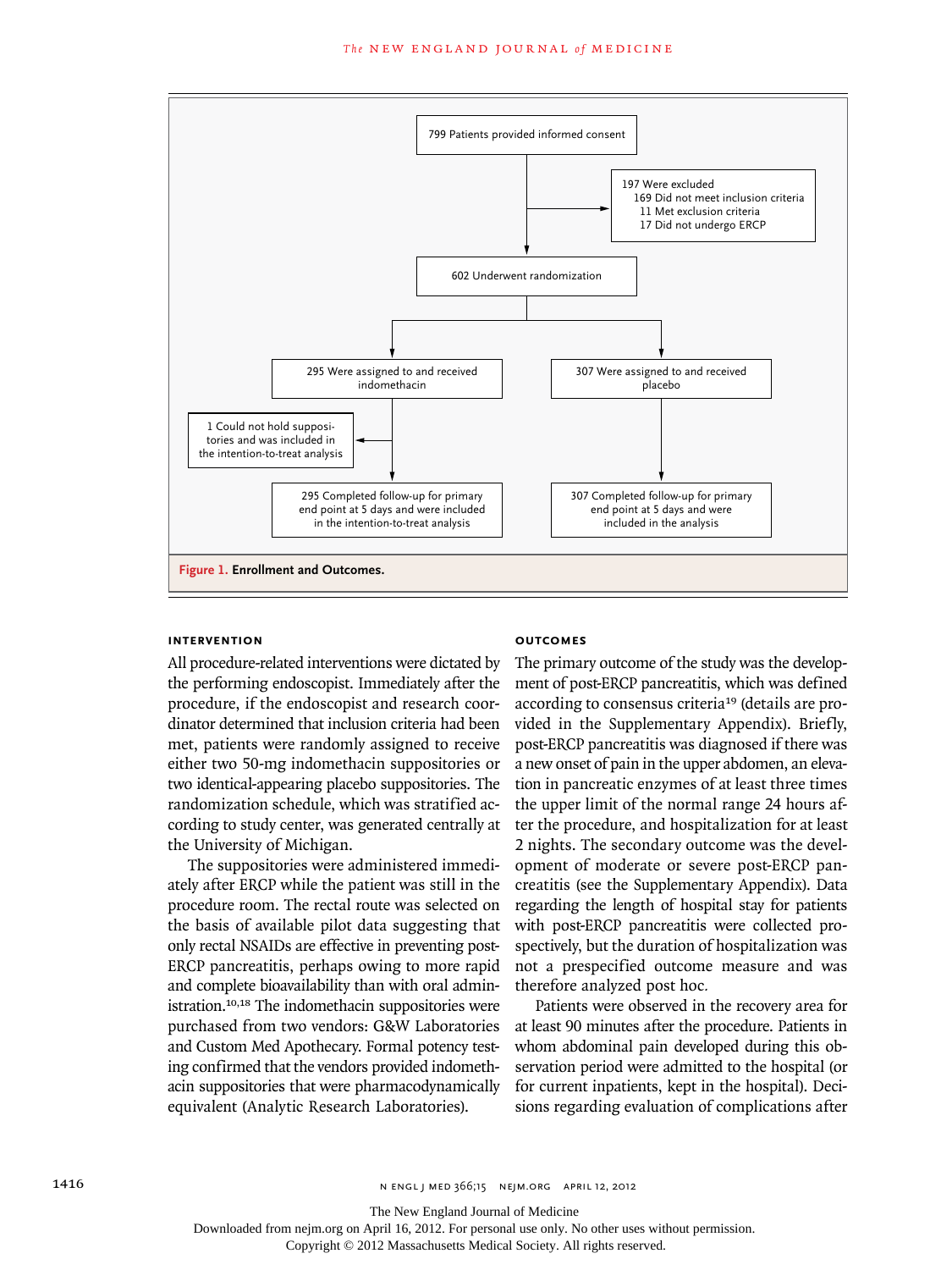the procedure and in-hospital care were left to the discretion of the endoscopist and clinical-service staff members, who were unaware of study-group assignments. Serum amylase and lipase were measured in hospitalized patients at least once 24 hours after the procedure and subsequently at clinical discretion.

Patients who were discharged after an uneventful ERCP were contacted by telephone within 5 days to capture delayed occurrence of the primary end point. Patients were again contacted at 30 days to assess for delayed adverse events and to determine the severity of post-ERCP pancreatitis, which was defined in part by the length of hospitalization for pancreatitis. The original study protocol stated that the primary end point would be assessed within 48 hours after the procedure. Although post-ERCP pancreatitis generally occurs within this period, we contacted patients up to 5 days after ERCP to ensure capture of delayed cases of the primary end point.

Patient demographics, risk factors, ERCP procedural elements, and follow-up data were recorded on standardized data-collection forms by an investigator or coordinator who was unaware of study-group assignments. All data were subsequently entered into a Web-based database, Velos eResearch, and managed by an independent datamanagement service.

#### **Adverse Events**

Adverse events were defined as reported previously.19,20 Any cases of post-ERCP pancreatitis, other complications of the procedure, and adverse events that were potentially attributable to the study drug were reported to the local institutional review board and the data and safety monitoring board. These reportable adverse events were gastrointestinal bleeding, perforation, infection, renal failure, allergic reaction, myocardial infarction, cerebrovascular accident, and death.

## **Statistical Analysis**

The prophylactic placement of pancreatic stents has been shown to reduce the rate of post-ERCP pancreatitis to 5 to 10% among high-risk patients.14-16 An internal audit of high-risk ERCPs at participating institutions revealed a post-ERCP rate of pancreatitis of approximately 10%, despite routine prophylactic stent placement in appropriate patients. We estimated that 948 patients (474 per of degrees of freedom of statistical testing that

| Characteristic                                                     | Indomethacin<br>$(N = 295)$ | Placebo<br>$(N = 307)$ |
|--------------------------------------------------------------------|-----------------------------|------------------------|
| $Age - yr$                                                         | $44.4 \pm 13.5$             | $46.0 \pm 13.1$        |
| Female sex - no. $(\%)$                                            | 229 (77.6)                  | 247 (80.5)             |
| Clinical suspicion of sphincter of Oddi<br>dysfunction - no. (%) + |                             |                        |
| Any                                                                | 248 (84.1)                  | 247 (80.5)             |
| Type 1                                                             | 38 (12.9)                   | 43 (14.0)              |
| Type 2                                                             | 139 (47.1)                  | 135 (44.0)             |
| Type 3                                                             | 71(24.1)                    | 69 (22.5)              |
| Documented on manometry                                            | 155 (52.5)                  | 160 (52.1)             |
| History of post-ERCP pancreatitis - no. (%)                        | 47 (15.9)                   | 49 (16.0)              |
| History of recurrent pancreatitis - no. (%)                        | 85 (28.8)                   | 94 (30.6)              |
| Difficult cannulation (>8 attempts) - no. (%)                      | 79 (26.8)                   | 77(25.1)               |
| Precut sphincterotomy - no. (%) :                                  | 15(5.1)                     | 17(5.5)                |
| Pancreatography                                                    |                             |                        |
| Patients - no. (%)                                                 | 249 (84.4)                  | 260 (84.7)             |
| Median no. of injections of contrast agent<br>into pancreatic duct | $\overline{\phantom{0}}$    | $\overline{2}$         |
| Therapeutic pancreatic sphincterotomy — no. $(\%)$                 | 172 (58.3)                  | 170 (55.4)             |
| Pancreatic acinarization - no. (%) §                               | 15(5.1)                     | 12(3.9)                |
| Therapeutic biliary sphincterotomy $-$ no. (%)                     | 172 (58.3)                  | 171 (55.7)             |
| Ampullectomy - no. (%)                                             | 9(3.1)                      | 9(2.9)                 |
| Placement of pancreatic stent $-$ no. (%)                          | 246 (83.4)                  | 250 (81.4)             |
| Trainee involvement in ERCP - no. (%)                              | 142(48.1)                   | 140 (45.6)             |

**Table 1. Characteristics of the Patients at Baseline.\***

\* Plus–minus values are means ±SD. There were no significant between-group differences in any baseline characteristic.

† The definitions of type 1, 2, and 3 sphincter of Oddi dysfunction are provided in the Supplementary Appendix.

‡ Precut sphincterotomy is performed to facilitate biliary access when standard cannulation techniques are unsuccessful.

§ Pancreatic acinarization occurs when excessive injection of contrast agent into the pancreatic duct results in opacification of pancreatic acini.

study group) would provide a power of at least 80% to detect a 50% reduction in the incidence of post-ERCP pancreatitis, from 10% in the placebo group to 5% in the indomethacin group, on the basis of Fisher's exact test, with a two-sided significance level of 0.05.

For the analysis of the primary end point, we used a two-tailed Fisher's exact test to analyze the difference in the proportion of patients with post-ERCP pancreatitis in the indomethacin group and the placebo group, with a final two-sided P value of less than 0.041 indicating statistical significance. This P value reflects the partial spending

n engl j med 366;15 nejm.org april 12, 2012 1417

The New England Journal of Medicine

Downloaded from nejm.org on April 16, 2012. For personal use only. No other uses without permission.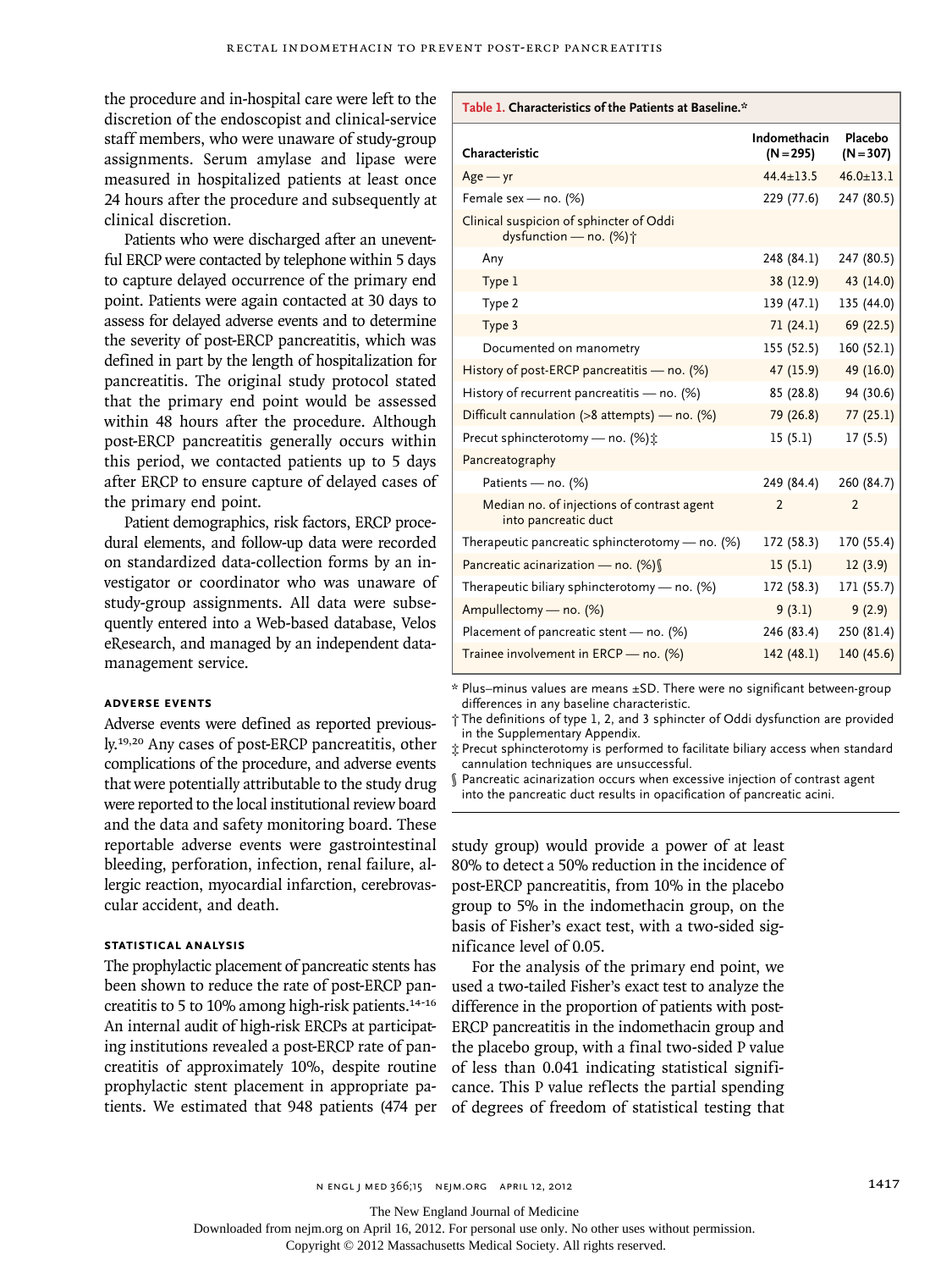

### **Figure 2. Incidence of the Primary and Secondary End Points and Adverse Events.**

Panel A shows that post-ERCP pancreatitis developed in 27 of 295 patients (9.2%) in the indomethacin group and in 52 of 307 patients (16.9%) in the placebo group (P=0.005). Moderate or severe post-ERCP pancreatitis developed in 13 patients in the indomethacin group (4.4%) and in 27 patients in the placebo group (8.8%). Panel B shows that clinically significant bleeding events occurred in 4 patients in the indomethacin group and 7 patients in the placebo group ( $P=0.72$ ). Two cases of acute renal failure occurred, both in the placebo group.

resulted from conducting two interim analyses on the basis of the O'Brien–Fleming approach and the Lan–DeMets alpha spending function. Results for the primary end point were reported in terms of absolute and relative risk reduction. The secondary end point, the proportion of patients with moderate or severe post-ERCP pancreatitis in each study group, was similarly calculated, with a P value of less than 0.05 indicating statistical significance. Hospital length of stay was found to have a skewed distribution, and therefore we used the Kruskal–Wallis equality-of-populations rank test to compare median values.

When information for the first 400 patients could be evaluated, an ad hoc rule was used to trigger an interim analysis by the data and safety monitoring board: if more than 66% of cases of pancreatitis or bleeding were in a particular study group, a formal comparison between groups would be performed with the use of a two-sided stopping boundary of 0.005. On the basis of the results of the first analysis, the data and safety monitoring board recommended a second interim analysis after an additional 200 patients were enrolled.

According to a previously proposed framework for evaluating the heterogeneity in treatment effects on the primary end point, $21$  a post hoc analysis (not described in the protocol) was performed on data from enrolled patients according to their pretreatment risk of post-ERCP pancreatitis. In this analysis, we assessed whether the relative treatment effect was consistent across the spectrum of risk of post-ERCP pancreatitis. Individual patient risk scores were determined by assigning one point for each major inclusion criterion and 0.5 points for each minor inclusion criterion.

We performed additional exploratory subgroup analyses on the following prespecified characteristics: age, sex, suspicion of sphincter of Oddi dysfunction, a history of post-ERCP pancreatitis, a history of recurrent pancreatitis, sphincter of Oddi dysfunction as documented on manometry, more than eight cannulation attempts, precut sphincterotomy, pancreatic sphincterotomy, pancreatic acinarization, biliary sphincterotomy, ampullectomy, placement of a pancreatic stent, and trainee involvement in the ERCP. We performed additional post hoc subgroup analyses on the type of sphincter of Oddi dysfunction, inpatient versus outpatient status, and participating medical center. All subgroup statistical analyses were evaluated for interaction effects with indomethacin by testing for significance of a corresponding interaction term in a multiple logistic-regression model. $21$ 

## **RESULTS**

### **Patients**

From February 2009 through July 2011, a total of 602 subjects were enrolled (Fig. 1). In July 2011, the data and safety monitoring board performed an interim analysis to assess the outcomes of the first

1418 **N ENGL | MED 366;15 NEIM.ORG APRIL 12, 2012** 

The New England Journal of Medicine

Downloaded from nejm.org on April 16, 2012. For personal use only. No other uses without permission.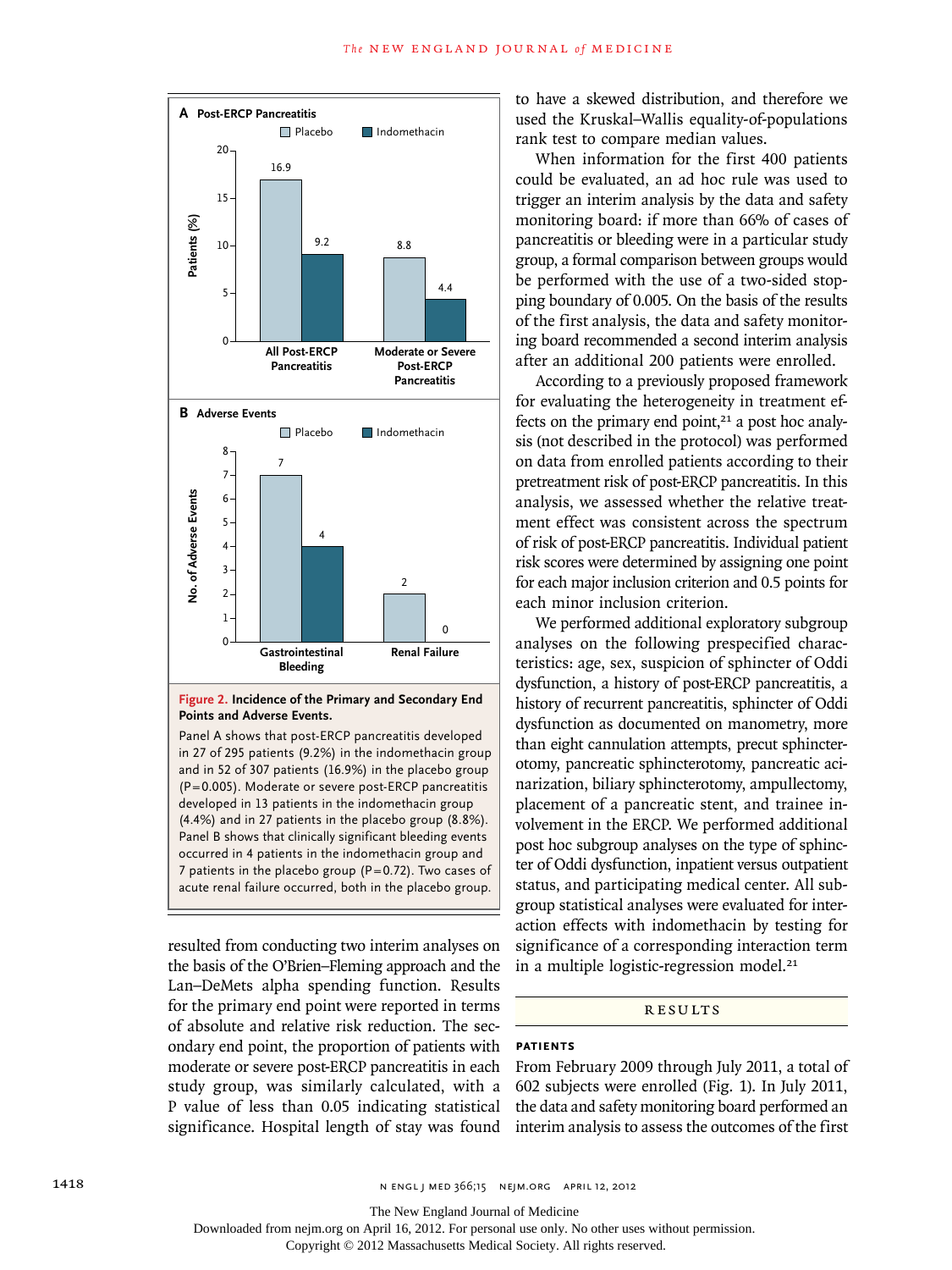#### Rectal Indomethacin to Prevent Post-ERCP Pancreatitis



### **Figure 3. Analysis of the Heterogeneity in Treatment Effects.**

The relative protective effect of indomethacin was consistent across subgroups of patients who were stratified according to the risk of post-ERCP pancreatitis (PEP). Individual patient risk scores were determined by assigning 1.0 point for each major inclusion criterion and 0.5 points for each minor inclusion criterion, as outlined in the Methods section. Although the risk score is divided into two categories for ease of presentation, it was also evaluated as a continuous risk factor (range, 1.0 to 5.5) with the use of multiple logistic regression. In that analysis, there was no evidence that the relative risk reduction associated with indomethacin varied across risk groups (P=0.52). On the basis of the full risk score, the number of patients who would need to be treated (NNT) to prevent one case of ERCP-related pancreatitis was 21 when the risk score was 1, 11 when the risk score was 3, and 6 when the risk score was 5. The between-group difference in the relative risk reduction was not significant (P=0.82 for the Mantel–Haenszel test for homogeneity). The red vertical line indicates the overall risk reduction, and the dashed vertical line indicates no relative risk reduction.

600 patients and recommended that the study be terminated early on the basis of the benefit of indomethacin as compared with placebo. Thus, we terminated the study according to the a priori stopping rule.

A total of 295 patients received indomethacin, and 307 patients received placebo. One patient in the indomethacin group could not retain the suppositories but was included in the intention-totreat analysis. Follow-up of all patients for the primary and secondary end points was complete (Fig. 1). Baseline characteristics were similar in the two study groups (Table 1). Notably, 82.3% of patients had a clinical suspicion of sphincter of Oddi dysfunction.

#### **Study Outcomes**

The primary outcome of post-ERCP pancreatitis occurred in 79 of 602 patients (13.1%). Of these events, 27 of 295 (9.2%) occurred in the indomethacin group and 52 of 307 (16.9%) occurred in the placebo group ( $P=0.005$ ), corresponding to an absolute risk reduction of 7.7 percentage points (number needed to treat [NNT] to prevent one episode of post-ERCP pancreatitis, 13) and a relative risk reduction of 46% (Fig. 2).

tients in each group had severe post-ERCP pancreatitis, and one patient in the placebo group had pancreatic necrosis. Among patients with post-ERCP pancreatitis, the median length of hospital stay was 0.5 days shorter in the indomethacin group than in the placebo group (3.5 vs. 4.0 days, P<0.001).

completed the 30-day follow-up necessary to determine the severity of post-ERCP pancreatitis. The secondary outcome of moderate or severe post-ERCP pancreatitis occurred in 40 patients: 13 (4.4%) in the indomethacin group and 27 (8.8%) in the placebo group  $(P=0.03)$  (Fig. 2). Three pa-

## **Heterogeneity in Treatment Effects**

The relative benefit of indomethacin did not vary significantly according to patients' pretreatment risk score, although the absolute risk reduction varied from an NNT of 21 for those with a risk score of 1 (one major or two minor inclusion criteria) to an NNT of 6 for those with a risk score of 5 (e.g., four major and two minor inclusion criteria) (Fig. 3).

## **Exploratory Subgroup Analyses**

The beneficial effect of indomethacin on the primary outcome was also consistent across the other

All 79 patients with post-ERCP pancreatitis

The New England Journal of Medicine

Downloaded from nejm.org on April 16, 2012. For personal use only. No other uses without permission.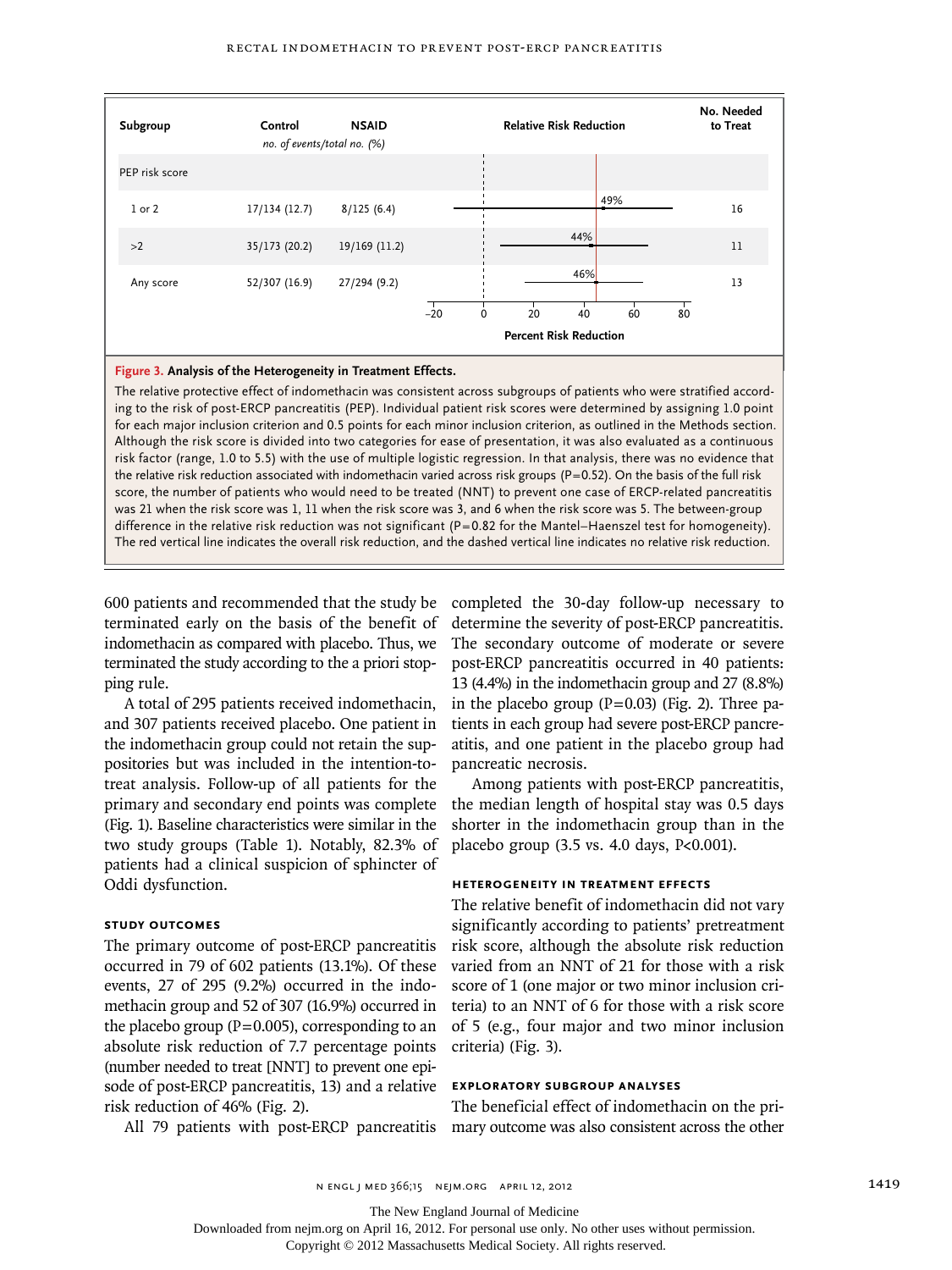prespecified and post hoc secondary subgroups (Fig. 4). In particular, indomethacin appeared to be protective regardless of whether patients had undergone pancreatic stenting or had a clinical suspicion of sphincter of Oddi dysfunction; indomethacin was also protective in all three subtypes of sphincter of Oddi dysfunction and in the two study sites enrolling the largest number of patients.

## **Adverse Events**

There were 13 adverse events that were potentially attributable to the study intervention (Fig. 2). Clinically significant bleeding occurred in 11 patients (1.8%): 4 in the indomethacin group and 7 in the placebo group ( $P=0.72$ ). None of the bleeding events resulted in transfusion of more than 2 units of packed red cells or required angiography or surgery for treatment. Two cases of acute renal failure occurred, both in the placebo group. There were no myocardial infarctions, strokes, or deaths at 30-day follow-up.

#### Discussion

Our findings showed that one dose of rectal indomethacin given immediately after ERCP significantly reduced the incidence of post-ERCP pancreatitis in patients at elevated risk for this complication. Moreover, we found that prophylactic indomethacin decreased the severity of post-ERCP pancreatitis and was associated with a shorter hospital stay. In this trial, the number of high-risk ERCP patients who would need to be treated to prevent one episode of pancreatitis was 13.

The majority of patients in this study had a clinical suspicion of sphincter of Oddi dysfunction, and more than half had sphincter hypertension, as documented on manometry, which suggests that the results are particularly applicable to this challenging patient population. However, among patients who received indomethacin, there was a trend toward benefit with respect to rates of post-ERCP pancreatitis for those who did not have a clinical suspicion of sphincter of Oddi dysfunction (8.5% vs. 20.0%, P=0.11). Moreover, in a subgroup analysis, the relative treatment effect of indomethacin was consistent across the spectrum of patients' risk of post-ERCP pancreatitis. Additional studies will be necessary to reproduce our results in different patient populations and to determine whether indomethacin is effective in low-

**Figure 4 (facing page). Exploratory Subgroup Analyses.** The primary outcome was consistent across the prespecified and post hoc subgroups. There were no significant interaction terms between indomethacin and any of these subgroups. A corresponding figure presenting these data in terms of absolute risk difference and the definitions of types 1, 2, and 3 sphincter of Oddi dysfunction are provided in the Supplementary Appendix.

risk patients, as suggested by our previous metaanalysis.<sup>13</sup>

Although more than 80% of the patients in this clinical trial underwent pancreatic stenting on the basis of their elevated risk of post-ERCP pancreatitis, certain patients did not receive stents, either because the endoscopist did not deem it indicated (e.g., difficult cannulation not requiring a precut sphincterotomy) or because placement was not technically feasible (failed pancreatic access). Among patients who received a pancreatic stent, indomethacin reduced the risk of post-ERCP pancreatitis from 16.1% to 9.7% ( $P=0.04$ ). Indomethacin conferred similar benefit in patients who did not receive a pancreatic stent, reducing the risk of post-ERCP pancreatitis from 20.6% to 6.3%  $(P=0.049)$ .

Congruent with previous clinical trials evaluating NSAIDs in the prevention of post-ERCP pancreatitis, the risk of adverse events that were potentially attributable to indomethacin in this study was similar in the two study groups. Specifically, there was no significant between-group difference in the frequency or severity of bleeding events. This finding is consistent with previously published data suggesting that NSAIDs in standard doses do not increase the risk of bleeding after biliary sphincterotomy.<sup>2,22</sup> Of note, patients with contraindications to NSAIDs, such as renal failure and active peptic-ulcer disease, were excluded from this study.

The rate of post-ERCP pancreatitis in the placebo group (16.9%) exceeded that revealed by the internal audit of high-risk ERCP patients at participating institutions (16.9% vs. 10%). (These audit results had been used to calculate the sample size.) This difference may be due to the increased capture of complications that occurs in randomized, controlled trials. Nevertheless, the incidence of post-ERCP pancreatitis in the placebo group of this trial was similar to that in previous studies of

The New England Journal of Medicine

Downloaded from nejm.org on April 16, 2012. For personal use only. No other uses without permission.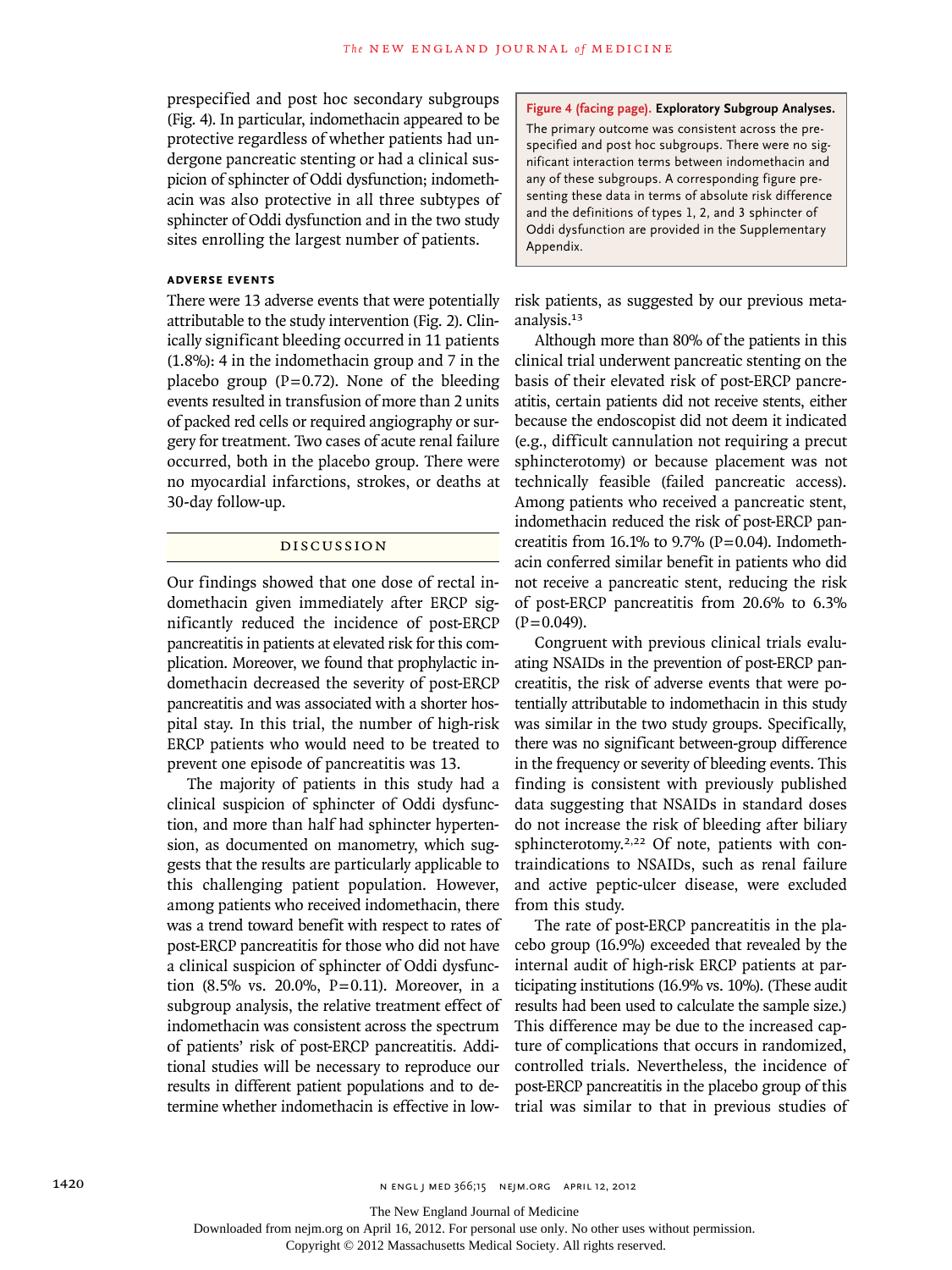|                                                     | % Relative Risk         |                                                            |
|-----------------------------------------------------|-------------------------|------------------------------------------------------------|
|                                                     |                         | Reduction                                                  |
| Subgroup                                            | No. of Patients         | (Indomethacin vs.<br>Overall<br>Placebo)                   |
| Age                                                 |                         |                                                            |
| $≤45$ yr                                            | 303                     |                                                            |
| $>45$ yr                                            | 299                     |                                                            |
| Sex                                                 |                         |                                                            |
| Female                                              | 476                     |                                                            |
| Male                                                | 126                     |                                                            |
| Clinical suspicion of sphincter of Oddi dysfunction |                         |                                                            |
| No                                                  | 107                     |                                                            |
| Yes                                                 | 495                     |                                                            |
| History of post-ERCP pancreatitis                   |                         |                                                            |
| No                                                  | 506                     |                                                            |
| Yes                                                 | 96                      |                                                            |
| History of recurrent pancreatitis                   |                         |                                                            |
| No                                                  | 422                     |                                                            |
| Yes                                                 | 180                     |                                                            |
| Confirmed sphincter of Oddi dysfunction             |                         |                                                            |
| No                                                  | 286                     |                                                            |
| Yes                                                 | 316                     |                                                            |
| Type of sphincter of Oddi dysfunction               |                         |                                                            |
| 1                                                   | 81                      |                                                            |
| $\sqrt{2}$                                          | 274                     |                                                            |
| $\overline{\mathbf{3}}$                             | 140                     |                                                            |
| Difficult cannulation                               |                         |                                                            |
|                                                     |                         |                                                            |
| No                                                  | 445                     |                                                            |
| Yes                                                 | 157                     |                                                            |
| Precut sphincterotomy                               |                         |                                                            |
| No                                                  | 570                     |                                                            |
| Yes                                                 | 32                      |                                                            |
| Pancreatic sphincterotomy                           |                         |                                                            |
| No                                                  | 259                     |                                                            |
| Yes                                                 | 343                     |                                                            |
| Pancreatic acinarization                            |                         |                                                            |
| No                                                  | 575                     |                                                            |
| Yes                                                 | 27                      |                                                            |
| Biliary sphincterotomy                              |                         |                                                            |
| No                                                  | 258                     |                                                            |
| Yes                                                 | 344                     |                                                            |
| Ampullectomy                                        |                         |                                                            |
| No                                                  | 584                     |                                                            |
| Yes                                                 | 18                      |                                                            |
| Pancreatic stent                                    |                         |                                                            |
| No                                                  | 106                     |                                                            |
| Yes                                                 | 496                     |                                                            |
| Trainee involved in stenting                        |                         |                                                            |
| No                                                  | 319                     |                                                            |
| Yes                                                 | 283                     |                                                            |
| Medical-center location                             |                         |                                                            |
| Michigan                                            | 164                     |                                                            |
| Indiana                                             | 413                     |                                                            |
| Kentucky                                            | 22                      |                                                            |
| Ohio                                                | $\overline{\mathbf{3}}$ |                                                            |
| Hospitalization status                              |                         |                                                            |
| Inpatient                                           | 23                      |                                                            |
| Outpatient                                          | 579                     |                                                            |
| Overall                                             | 602                     |                                                            |
|                                                     |                         | 60<br>$-150 - 120 - 90 - 60 - 30$ 0<br>30<br>90<br>120 150 |
|                                                     |                         |                                                            |

n engl j med 366;15 nejm.org april 12, 2012 1421

The New England Journal of Medicine

Downloaded from nejm.org on April 16, 2012. For personal use only. No other uses without permission.